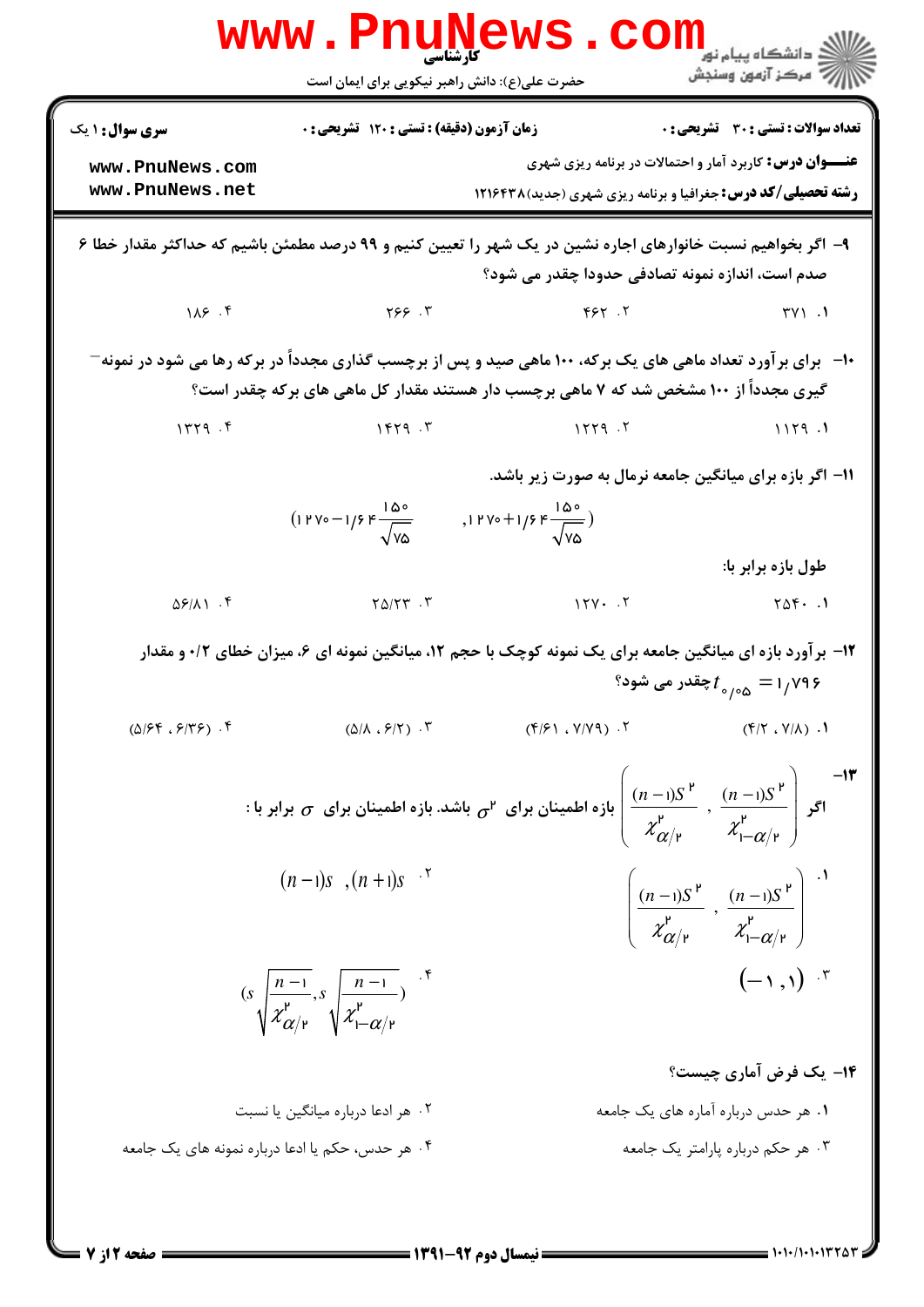|                                                                                                                                                                                                                                                                                                   | <b>WWW.PNUNEWS.CO</b><br>حضرت علی(ع): دانش راهبر نیکویی برای ایمان است                                     | <b>کارشناسی</b>                  |            |                 | الاد دانشگاه پيام نور <mark>- -</mark><br>     <br>                                                                                                                           |
|---------------------------------------------------------------------------------------------------------------------------------------------------------------------------------------------------------------------------------------------------------------------------------------------------|------------------------------------------------------------------------------------------------------------|----------------------------------|------------|-----------------|-------------------------------------------------------------------------------------------------------------------------------------------------------------------------------|
| <b>سری سوال : ۱ یک</b><br>www.PnuNews.com<br>www.PnuNews.net                                                                                                                                                                                                                                      | <b>زمان آزمون (دقیقه) : تستی : 120 تشریحی : 0</b>                                                          |                                  |            |                 | تعداد سوالات : تستى : 30 قشريحى : 0<br><b>عنـــوان درس:</b> کاربرد آمار و احتمالات در برنامه ریزی شهری<br><b>رشته تحصیلی/کد درس:</b> جغرافیا و برنامه ریزی شهری (جدید)۱۲۱۶۴۳۸ |
| $1/\Upsilon$ $\cdot/\Lambda$ $\cdot/\varphi$ $1/\Upsilon$ $1/\Upsilon$ $\cdot/9$ $1/\Delta$ $\cdot/9$ $1$                                                                                                                                                                                         |                                                                                                            |                                  |            |                 | ۱۵− برای مقایسه میانگین های دو جامعه نرمال اطلاعات زیر بدست آمده است.                                                                                                         |
|                                                                                                                                                                                                                                                                                                   |                                                                                                            |                                  |            |                 |                                                                                                                                                                               |
|                                                                                                                                                                                                                                                                                                   |                                                                                                            |                                  |            |                 | ا- اگر $\alpha$ احتمال ارتکاب خطای نوع اول باشد، آنگاه $\alpha$ برابر با $\epsilon$                                                                                           |
|                                                                                                                                                                                                                                                                                                   | $\left\vert P\right\vert$ ا وفرض نادرست است $\left\vert \right\vert$ رد فرض صفر $\left\vert \right\rangle$ |                                  |            |                 | $\mid P \mid P$ ا - افرض درست است $\mid \mid$ رد فرض صفر $\mid P \mid$                                                                                                        |
|                                                                                                                                                                                                                                                                                                   | $P \ [ \ H_{_{\circ}} \ \ \phi$ ۰۴ قبول فرض $\cdot$                                                        |                                  |            |                 | $P$ [ $H$ <sub>، د</sub> فرض $\cdot$ "                                                                                                                                        |
| ۱۷- برای تحقیق در مورد ادعای یک متخصص که نسبت در یک جامعه حداقل ۶۵ درصد است، نمونه ای به حجم ۲۰۰ به تصادف<br>انتخاب و می بینیم ۱۱۵ نفر دارای ویژگی مورد نظر را دارند. ادعای این متخصص در چه سطحی تایید می شود؟<br>$Z_{\text{opt8}} = 1/95$ , $Z_{\text{opt8}} = 1/55$ , $Z_{\text{opt8}} = 1/100$ |                                                                                                            |                                  |            |                 |                                                                                                                                                                               |
| ۰۴ ادعا تاييد نمي شود                                                                                                                                                                                                                                                                             | ۰۳ درصد                                                                                                    |                                  | ۹۵ ۰۲ درصد |                 | ۰۱ ۹۰ درصد                                                                                                                                                                    |
| ۱۸– برای مقایسه میانگین های دو جامعه اطلاعات زیر بدست آمده است.                                                                                                                                                                                                                                   |                                                                                                            |                                  |            |                 |                                                                                                                                                                               |
|                                                                                                                                                                                                                                                                                                   | واريانس<br>نمونه                                                                                           | حجم<br>نمونه                     | جامعه      |                 |                                                                                                                                                                               |
|                                                                                                                                                                                                                                                                                                   | ٣                                                                                                          | $\mathcal{U}$                    | اول        |                 |                                                                                                                                                                               |
|                                                                                                                                                                                                                                                                                                   | $F/\Delta$                                                                                                 | 21                               | دوم        |                 |                                                                                                                                                                               |
|                                                                                                                                                                                                                                                                                                   |                                                                                                            |                                  |            |                 | واریانس نمونه های ادغام شده برابر با:                                                                                                                                         |
| 1.9                                                                                                                                                                                                                                                                                               |                                                                                                            | $\Upsilon$ . $\Upsilon$          |            | $F \cdot Y$     | $\uparrow$ .1                                                                                                                                                                 |
| تعداد تماسهای تلفنی وزارتخانه ای از توزیع نرمال پیروی میکند تعداد تماسها در طول روز برحسب ۱۰۰ مورد به صورت<br>-19<br>زیر داده شده است.                                                                                                                                                            |                                                                                                            |                                  |            |                 |                                                                                                                                                                               |
|                                                                                                                                                                                                                                                                                                   |                                                                                                            |                                  | $\circ$    | تعداد           |                                                                                                                                                                               |
|                                                                                                                                                                                                                                                                                                   |                                                                                                            | $\epsilon$<br>$\pmb{\mathtt{y}}$ | ۵          | فراواني         |                                                                                                                                                                               |
|                                                                                                                                                                                                                                                                                                   |                                                                                                            |                                  |            |                 | مقدار ﴿ را برابر با:                                                                                                                                                          |
| $1/9\lambda$ . ۴                                                                                                                                                                                                                                                                                  | $1/\Upsilon \Delta$ .                                                                                      |                                  |            | $\mathcal{N}$ . | $1/Y$ .1                                                                                                                                                                      |
|                                                                                                                                                                                                                                                                                                   |                                                                                                            |                                  |            |                 |                                                                                                                                                                               |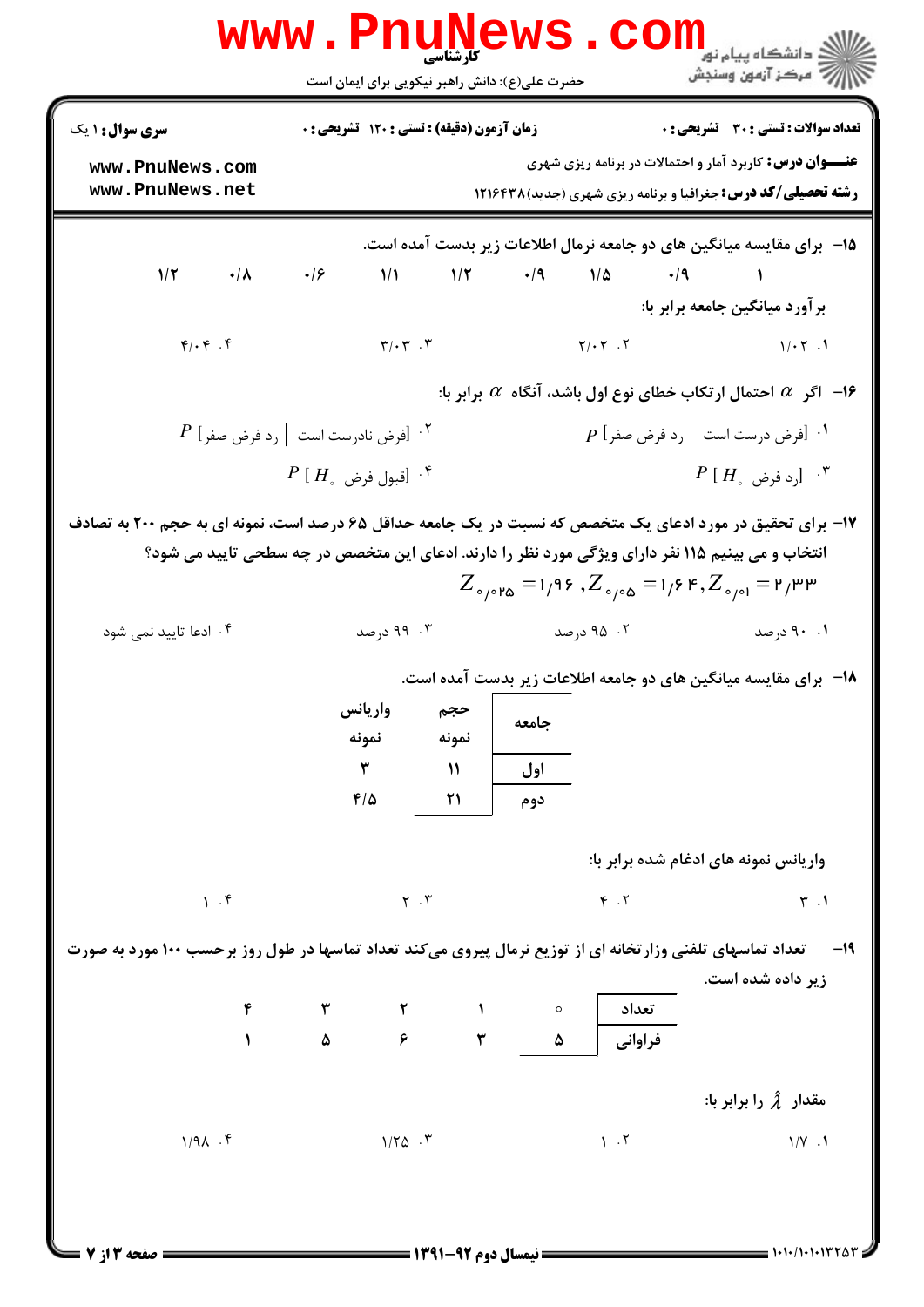## WWW.PnuMews.com الله آمرکز آزمون وسنجش حضرت علی(ع): دانش راهبر نیکویی برای ایمان است

**تعداد سوالات : تستي : 30 ٪ تشريحي : 0** 

زمان آزمون (دقیقه) : تستی : ۱۲۰ تشریحی : ۰

**سری سوال : ۱ یک** 

**عنــوان درس:** کاربرد آمار و احتمالات در برنامه ریزی شهری

**رشته تحصیلی/کد درس:** جغرافیا و برنامه ریزی شهری (جدید) ۱۲۱۶۴۳۸

www.PnuNews.com www.PnuNews.net

۲۰- در بررسی اثر ارتفاع بر میزان بارش، پنج نقطه از سه ارتفاع مختلف از سطح زمین انتخاب و میزان بارش آنها اندازه گیری،  $F_{\circ}$ جدول تحلیل واریانس به شکل زیر بدست آمده است. نتیجه آزمون فرض چیست؟  $F_{\circ}$ ۹۳ , $F_{\circ}$ ۹۳ , $F_{\circ}$ ۹۳ , $F_{\circ}$ ۹۳ )

| منابع تغييرات | مجموع مربعات | درجه<br>های<br>آزادي | ميانگين مربعات |
|---------------|--------------|----------------------|----------------|
| تيمار ها      | 773.63       |                      | 13.817         |
| خطا           | 480.44       | ۱۲                   | 2.668          |
| جمع           | 18.88.       | ۱۵                   |                |

- ۰۲ فرض مقابل در سطح ۰/۰۵ رد می شود ۰۱ فرض صفر در سطح ۰/۰۵ رد می شود ۰۳ فرض صفر در سطح ۰/۰۱ رد می شود ۰۴ فرض مقابل در سطح ۰/۰۱ تایید می شود
	- ۲۱− در مطالعات جغرافیایی میزان رواناب و میزان بارش دارای چه نوع همبستگی هستند؟
- $0 \leq r \leq 1$ ۰۲ همیستگی مستقیم ناقص ( ا $r \leq 0$  $(r = 1)$  همیستگی مستقیم کامل (  $r = 1$  $(0 \geq r \geq -1)$ ، همبستگی معکوس ناقص ( ا $f$  $r = -1$ ، همستگی معکوس کامل (  $r = -r$

۲۲– اگر میانگین مقدار آب داده شده به محصول ۲۵ سانتیمتر مربع و میانگین مقدار محصول تولید شده ۵ تن در هکتار باشد، با خریب  $\frac{1}{\alpha}$  م ازای ۳۰ سانتیمتر مربع آبیاری چقدر محصول خواهیم داشت؟

> $\Delta$ / $\epsilon$  $\Delta$   $\cdot$   $\tau$  $\Delta/\Delta$ . T  $\Delta/V\Delta$ .  $\Delta/\Delta$ .

> > - مدل خط برازش مقدار محصول گندم  $(Y)$  و مقدار بارش  $(X)$  به صورت زیر داده شده است.

 $y'_i = 1/\Delta + 1/\gamma x_i$ برای چه مقداری بارش میزان محصول گندم برابر با ۸/۵خواهدبود؟

 $Y \cdot \cdot Y$  $1.7$  $\Upsilon \Delta$ .  $10.1$ 

۲۴– کدام یک از آزمونهای زیر جزو آزمون ناپارامتری نیست؟

۲. آ<sub>ز</sub>مون میانه ٠١. آزمون ميانگين جامعه نرمال ۰۴ ضریب همبستگی رتبه ای ۰۳ آزمون تفاضل دو میانه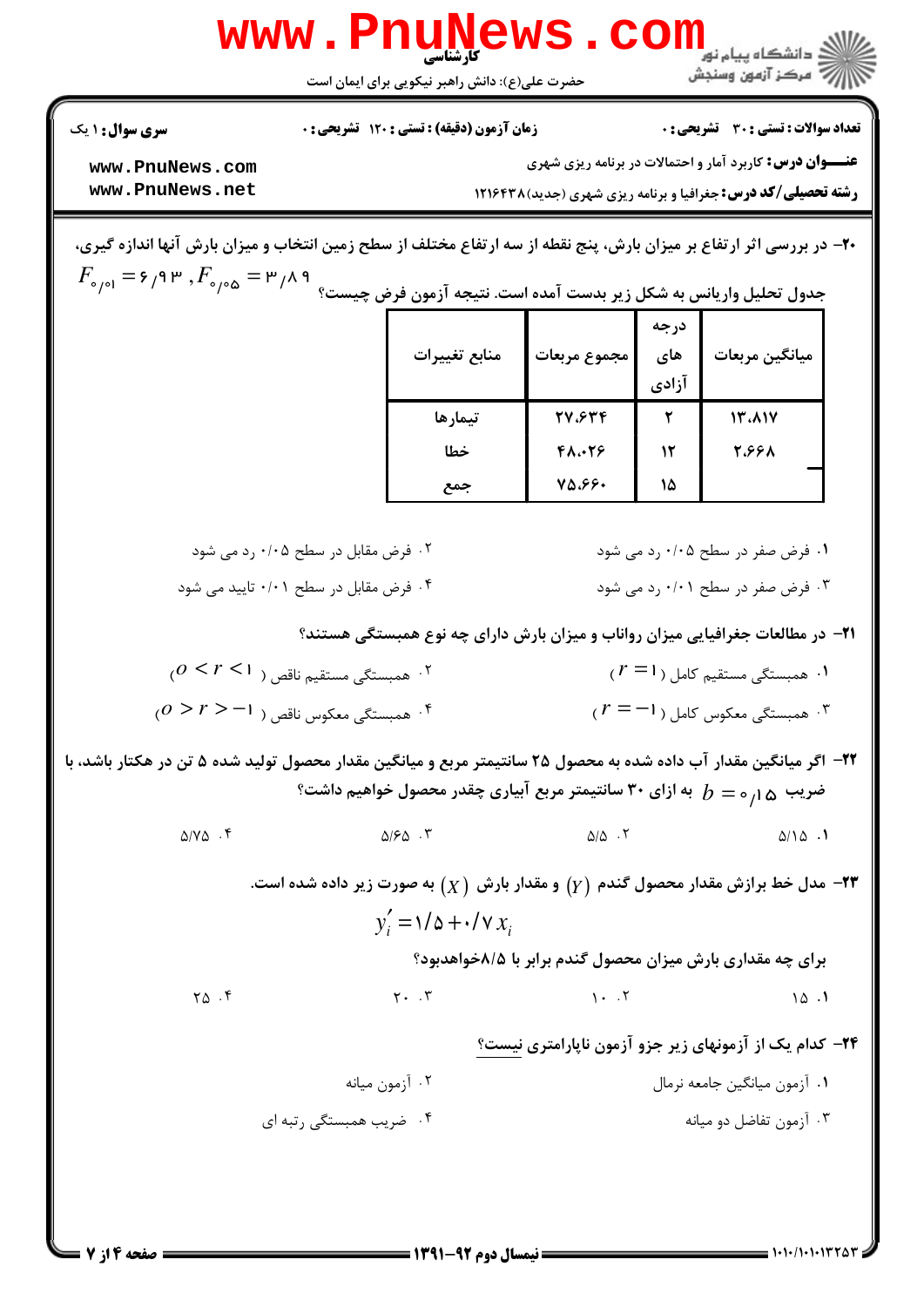|                                      | حضرت علی(ع): دانش راهبر نیکویی برای ایمان است                                                                              |                                    |            | دانشگاه پيام نور<br>الله عرکز آزمون وسنجش                                                                                               |
|--------------------------------------|----------------------------------------------------------------------------------------------------------------------------|------------------------------------|------------|-----------------------------------------------------------------------------------------------------------------------------------------|
| <b>سری سوال : ۱ یک</b>               | زمان آزمون (دقیقه) : تستی : ۱۲۰ تشریحی : ۰                                                                                 |                                    |            | تعداد سوالات : تستى : 30 - تشريحي : 0                                                                                                   |
| www.PnuNews.com<br>www.PnuNews.net   |                                                                                                                            |                                    |            | <b>عنـــوان درس:</b> کاربرد آمار و احتمالات در برنامه ریزی شهری<br><b>رشته تحصیلی/کد درس:</b> جغرافیا و برنامه ریزی شهری (جدید) ۱۲۱۶۴۳۸ |
|                                      |                                                                                                                            |                                    |            | <b>۲۵</b> - توزیع F به چند پارامتر به عنوان درجه های آزادی بستگی دارد؟                                                                  |
|                                      | ۰۲ دو پارامتر                                                                                                              |                                    |            | ۰۱ یک پارامتر                                                                                                                           |
|                                      | ۰۴ به پارامتری بستگی ندارد                                                                                                 |                                    |            | ۰۳ سه پارامتر                                                                                                                           |
|                                      | اگر متغیر تصادفی $B$ مقدار مثبت مشاهدات از میانه جامعه باشد آنگاه $B$ دارای چه توزیعی است. $\bm{P}$                        |                                    |            |                                                                                                                                         |
| ۰۴ دو جمله ای                        | $F^*$ . $\mathbf{F}^*$ . $\mathbf{Y}$ . $\mathbf{Y}$ . $\mathbf{Y}$                                                        |                                    |            | ۰۱ نرمال                                                                                                                                |
|                                      | وم - الاس تو الله عجم ( و الله عن الله عجم) ( $n\,$ , $=$ ، $n\,$ از جامعه اول و نمونه ای به حجم ( $n\,$ از جامعه دوم $\,$ |                                    |            | انتخاب می کنیم. اگر $R$ مجموع رتبه ها کوچکتر باشد $E(R)$ برابر با:                                                                      |
|                                      | $1\Lambda$ . F $1\Lambda$ . T $1\Delta$ . T $1\Delta$ . T $1\Delta$ . T $1\ldots 1$                                        |                                    |            |                                                                                                                                         |
|                                      |                                                                                                                            |                                    |            | ۲۸- روشهای ناپارامتری در چه زمانی مورد استفاده قرار میگیرد؟                                                                             |
|                                      | ۰۲ میانه توزیع مورد آزمون قرار گیرد                                                                                        |                                    |            | ۰۱ داده ها در مقیاس فاصله ای باشند                                                                                                      |
|                                      | ۰۴ روشهای ساده مورد نظر باشد                                                                                               |                                    |            | ۰۳ توزیع جامعه نامعلوم باشد                                                                                                             |
|                                      | <b>۲۹</b> - برای مقایسه نسبت کشاورزانی که از آلات کشاورزی در دو ناحیه استفاده می کند اطلاعات زیر بدست آمده است.            |                                    |            |                                                                                                                                         |
| تعداد کشاورزان استفاده کننده از آلات |                                                                                                                            | حجم                                | جامعه      |                                                                                                                                         |
|                                      | كشاورزي                                                                                                                    | نمونه                              |            |                                                                                                                                         |
|                                      | 15٢<br>157                                                                                                                 | $\mathsf{r}\cdot\mathsf{r}$<br>٢٠٠ | اول<br>دوم |                                                                                                                                         |
|                                      |                                                                                                                            |                                    |            |                                                                                                                                         |
|                                      |                                                                                                                            |                                    |            | مقدار $\hat{\theta}$ برابر با:                                                                                                          |
| $\cdot$ /۴) $\cdot$ ۴                | $\cdot$ / $\gamma \wedge \cdot$ $\uparrow$                                                                                 |                                    | .191.7     | .701.1                                                                                                                                  |
|                                      |                                                                                                                            |                                    |            | ۳۰– اگر ۱ = ۲ یا ۱- = ۲ باشد، بین مقادیر x و y چه نوع همبستگی وجود دارد؟                                                                |
|                                      | ۰۲ همبستگی خطی ناقص                                                                                                        |                                    |            | ۰۱ همبستگی خطی معکوس                                                                                                                    |
|                                      | ۰۴ همبستگی وجود ندارد                                                                                                      |                                    |            | ۰۳ همبستگ <i>ی خطی</i> کامل                                                                                                             |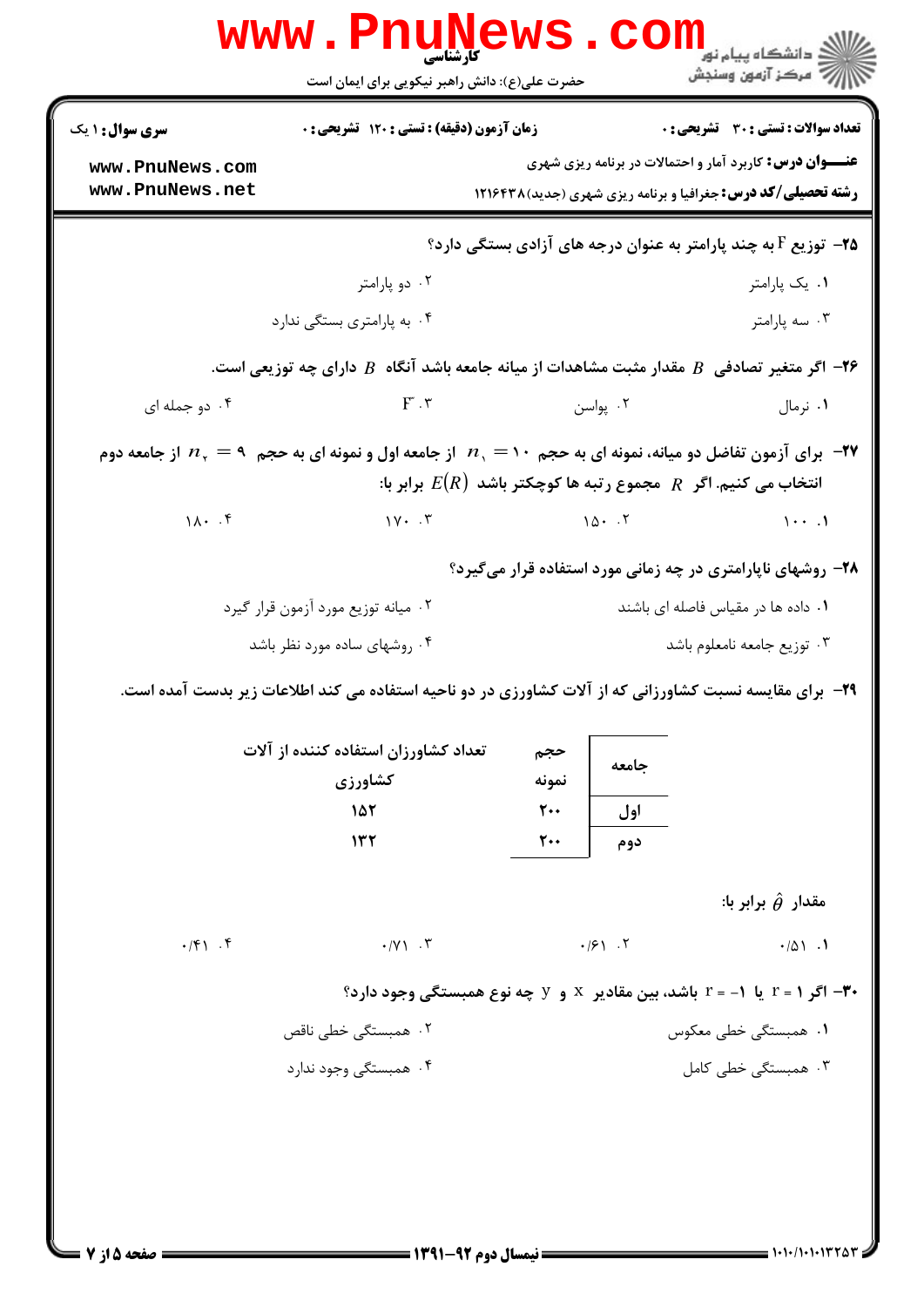|                                                                                          | <b>www.PnuNews</b>                          | COM<br>' مرڪز آزمون وسنڊش<br>حضرت علی(ع): دانش راهبر نیکویی برای ایمان است                                                                                                              |
|------------------------------------------------------------------------------------------|---------------------------------------------|-----------------------------------------------------------------------------------------------------------------------------------------------------------------------------------------|
| <b>سری سوال : ۱ یک</b><br>www.PnuNews.com<br>www.PnuNews.net                             | زمان آزمون (دقیقه) : تستی : 120 تشریحی : 0  | <b>تعداد سوالات : تستی : 30 ٪ تشریحی : 0</b><br><b>عنـــوان درس:</b> کاربرد آمار و احتمالات در برنامه ریزی شهری<br><b>رشته تحصیلی/کد درس: جغرافیا و برنامه ریزی شهری (جدید) ۱۲۱۶۴۳۸</b> |
|                                                                                          |                                             | فرمول هاي پيوست:                                                                                                                                                                        |
| $f(x) = p(X = x) = \left  \begin{array}{c} n \\ r \end{array} \right  = p^x (1-p)^{n-x}$ |                                             | $Z = \frac{x - x}{s}$                                                                                                                                                                   |
| $k = 1 + 3/3 \log n$                                                                     | $n = 2^k$                                   | $a_i = 360$ fi                                                                                                                                                                          |
| $\overline{x} = \frac{\sum x i}{n}$                                                      | $\overline{x} = \frac{\sum \text{fimi}}{n}$ | $\tilde{x} = Li + \frac{j}{f} \times c$                                                                                                                                                 |
| $x_H = \frac{H}{\sum_{i=1}^{1} x_i}$                                                     | $x_H = \frac{H}{\sum f_i \frac{1}{f_i}}$    | $x_G = \sqrt{x_1, x_2, \dots, x_n}$                                                                                                                                                     |
| $X_G = (X_1, X_2, \dots, X_n)^n$                                                         |                                             | $\log x_G = \frac{1}{n} \sum f_i \log m_i$                                                                                                                                              |
| $S^{2} = \frac{\sum (xi - \overline{x})^{2}}{n-1}$                                       |                                             | $S = \sqrt{\frac{n(\sum x i^2) - (\sum x i)^2}{n(n-1)}}$                                                                                                                                |
| $S = \sqrt{\frac{\sum (xi - \overline{x})^2 f_i}{n-1}}$                                  |                                             | $Q_1 = L'_1 + \frac{m}{f_1} \times C$                                                                                                                                                   |
| $S^{2} = \frac{n \sum (mi^{2}fi) - (\sum mifi)^{2}}{n(n-1)}$                             |                                             | $Q_3 = L_j + \frac{L}{fi} \times C$                                                                                                                                                     |
| $\overline{x} = m + \frac{\sum \text{Uifi}}{n}$ .C                                       |                                             | $\frac{Q_3 - Q_1}{Q_3 + Q_1} \times 100$                                                                                                                                                |
|                                                                                          |                                             |                                                                                                                                                                                         |

**: صفحه ۱۶ز 7 =**